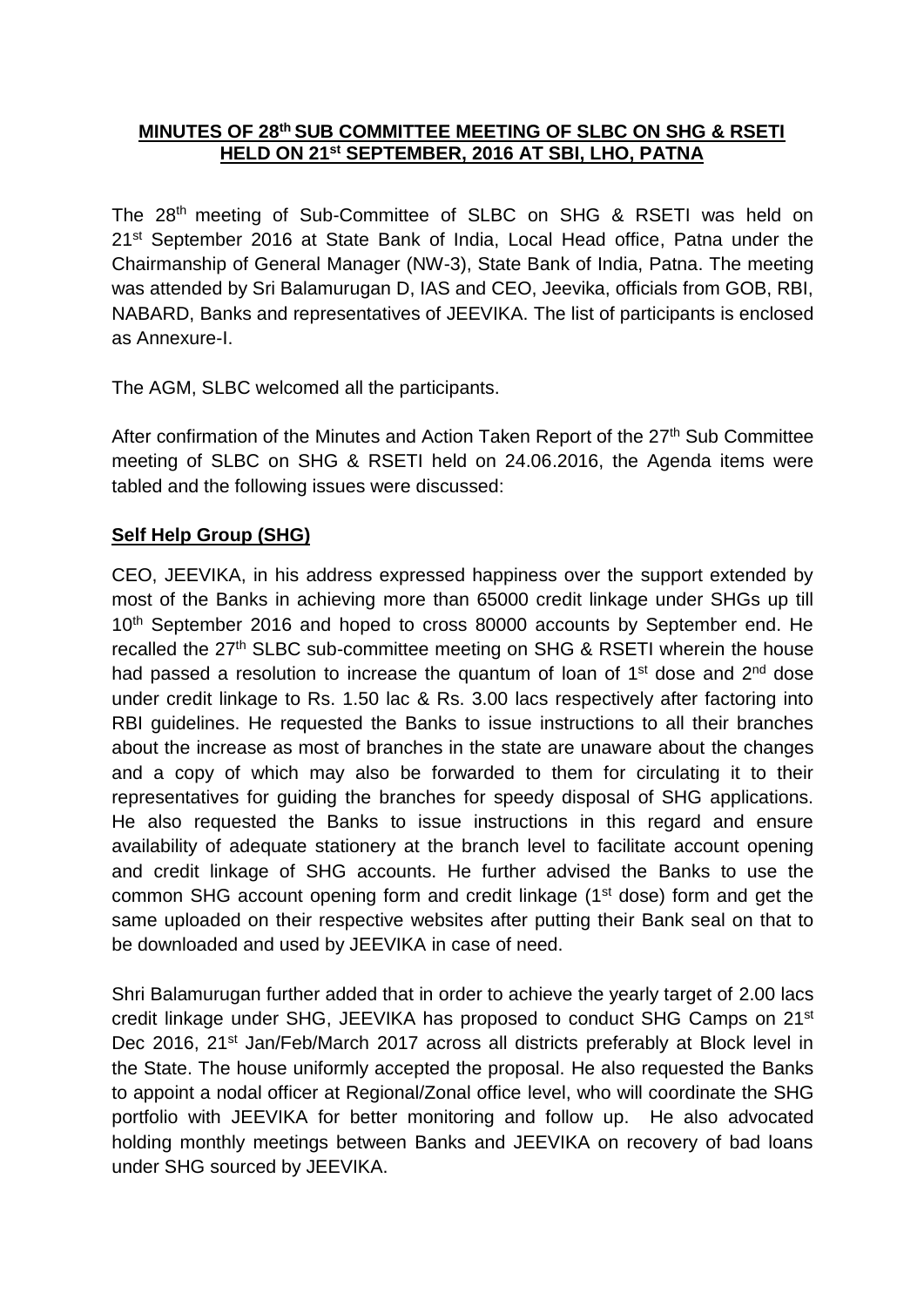The representative of JEEVIKA highlighted the steps to facilitate Insurance coverage of women members of SHG. During FY 2015-16, 4.18 lacs SHG members have been brought under Insurance coverage under Aam Admi Bima Yojana. He said that JEEVIKA has also planned to join hands with Banks to spread awareness of Insurance coverage under Prime Minister Social Security Schemes.

# **NATIONAL URBAN LIVLIHOOD MISSION (NULM)**

The representative from UDHD in his address apprised the house that urban SHG accounts which comprises street vendors, rickshaw pullers etc, are opened in 140 urban local bodies in the state and many more such a/cs are to be opened. He requested the Banks to expedite the process of their credit linkage and a specific communication for urban SHGs may be issued to the relevant branches by state headquarter of the Banks as there still remains a lot of hesitation at the branch level.

He elaborated that NULM has planned to open 15000 individual accounts and credit link 1000 SHG accounts under Self Employment Programme (SEP-I) and SEP(G) during this financial year. He presented a copy of common application form on the line of JEEVIKA in the house to be used by Banks for opening and credit linkage of SHG accounts under NULM. He informed the house regarding selection of a Nodal Bank in the State, where subsidy amount will be parked for distribution among member banks.

GM, SBI advised the representative of NULM to present a plan of action to be implemented by Banks to increase the business of NULM in the State.

# **Rural Self Employment Training Institutes(RSETIs):**

State Project Coordinator (SPC) of RSETIs, Bihar, highlighted the following points with respect to functioning of RSETIs in the state:

# **Land allotment:**

The SPC raised the issue of allotment of land at Gaya and Patna and requested the State Govt to issue suitable instructions to district authorities for resolution at the earliest.

# **Land and Building Construction:**

The SPC advised that where allotment of land for construction of RSETI building has been done, construction of building has started in some of the districts. However, he expressed concern over slow pace in construction. GM, SBI advised all Banks to complete construction of RSETI building at the earliest. MORD, GOI has issued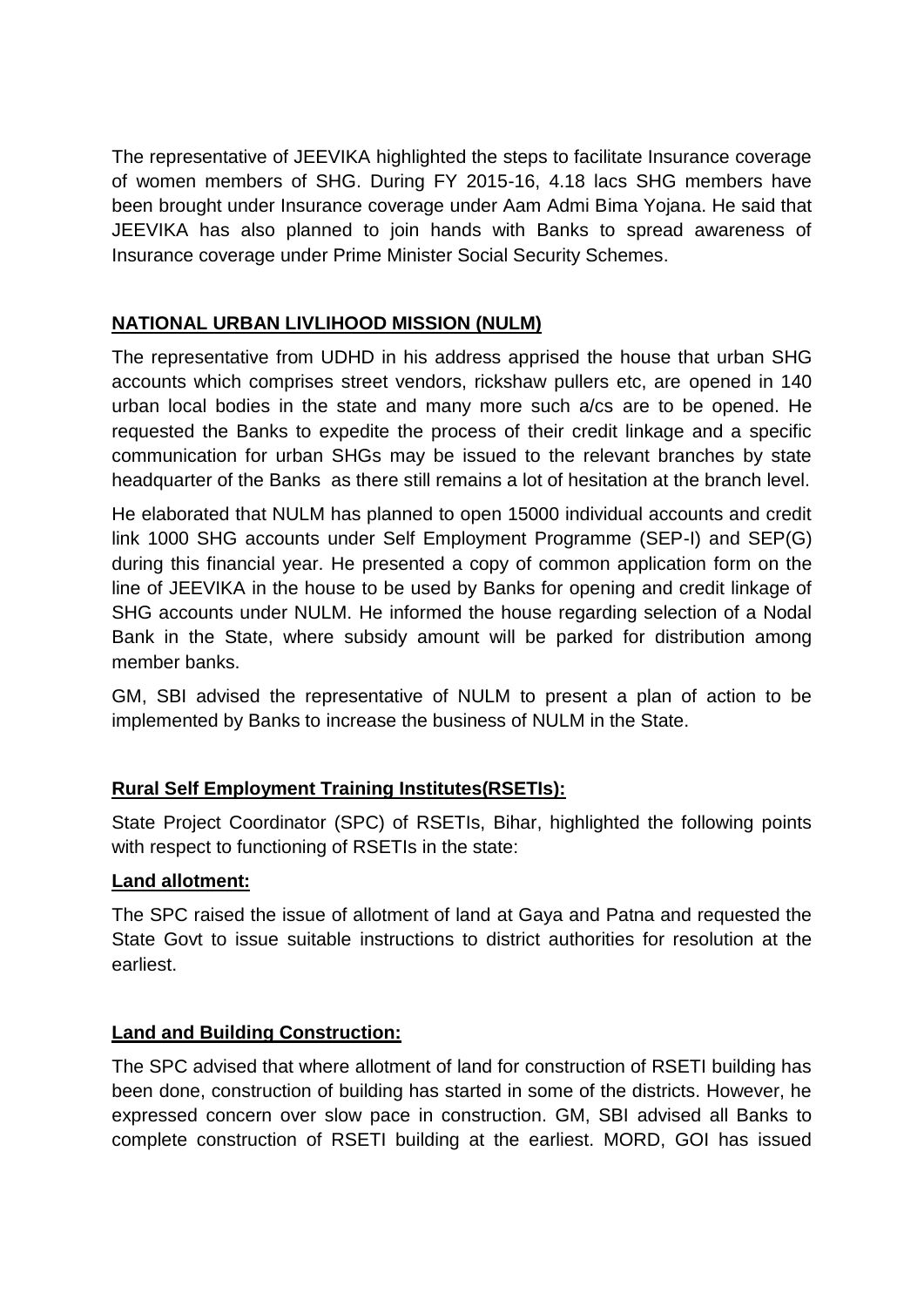specific instruction regarding withdrawal of fund from the Banks where construction does not commence at an early date.

# **Reimbursement Claim of RSETIs:**

The SPC, Monitoring Cell of RSETIs, stated that Reimbursement by SRLM Deptt. to Banks in respect of BPL candidates was getting delayed due to submission of incomplete information by the Banks. All sponsoring Banks were requested to lay importance in this regard

# **Miscellaneous:**

i) SPC, RSETI, Bihar expressed concern over decrease in performance of RSETIs h during the current financial year. During the FY 2016-17 up till August 2016, RSETIs have provided training to 10515 youths in the State, out of which 1391 trainees have been credit linked, percentage being only13%. He said that as per guidelines issued by MORD, at least 50% of the trained candidates should be settled through Bank Finance. He advised the Banks to provide MUDRA loans to RSETI trained candidates to improve the Credit Linkage of the RSETIs.

ii) SPC, RSETI also expressed concern over the low number of candidates trained under Project LIFE MGNREGA through RSETIs. Against the target of training 3885 candidates up to August 2016 in the State, training has been conducted to only about 1000 candidates up till August 2016.

iii) Banks were requested to instruct their branches to sponsor at least 10 candidates for training and credit link minimum 10 RSETI trained candidates in a year for improving the settlement ratio of RSETIs.

iv) SPC, RSETI also raised the issue of inadequate numbers of support staff in many RSETIs. All concerned Banks were requested to provide infrastructural support to all RSETIs as per the RSETI guidelines.

v) SPC, RSETI also raised the issue of low turnout of candidates under PMEGP programme as nominations are not forthcoming from KVIC, KVIB & DIC for training of PMEGP candidates.

GM, SBI in his address called for clear a time line in sorting out the problems faced by RSETIs. He requested the Bankers to provide basic infrastructure facilities in all RSETIs to achieve the optimum result in training to unemployed youth and performance of RSETIs should be reviewed periodically.

The meeting ended with a vote of thanks to the chair.

..............\*\*\*\*\*\*\*\*\*\*................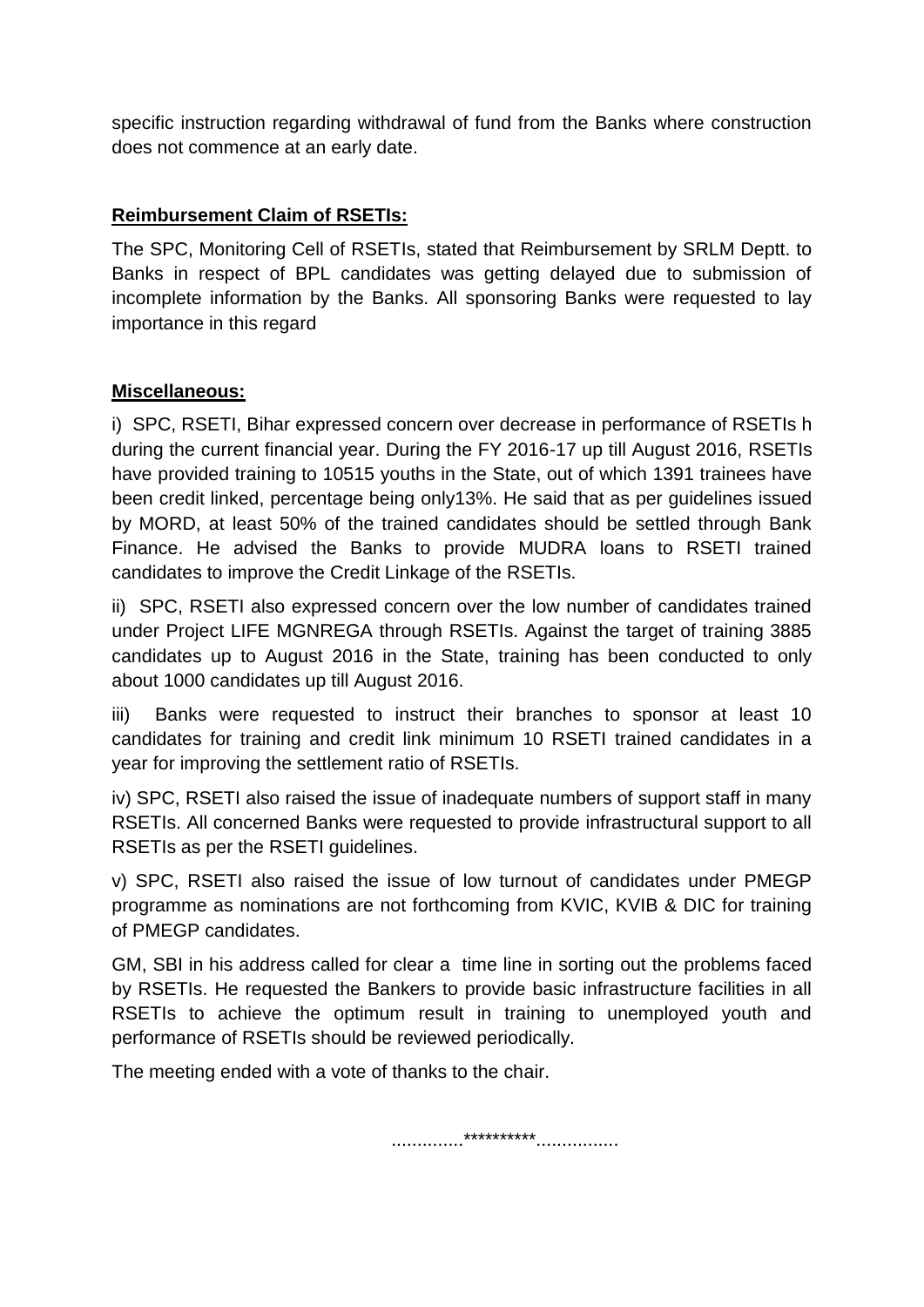#### **ACTION POINTS OF 28 th SUB COMMITTEE MEETING OF SLBC ON SHG & RSETI HELD ON 21 st SEPTEMBER, 2016**

| Sr.No.         | <b>Action point</b>                                                                                                                                                                                                                                                                       | <b>Action to be taken</b><br>by                   |
|----------------|-------------------------------------------------------------------------------------------------------------------------------------------------------------------------------------------------------------------------------------------------------------------------------------------|---------------------------------------------------|
| 1              | Banks to use common SHG account opening form<br>and credit linkage (Ist dose) form already uploaded<br>on SLBC website. All Banks are advised to get the<br>same uploaded on their respective Bank websites<br>after putting their bank's seal for use by JEEVIKA, in<br>case of shortage | <b>All Banks</b>                                  |
| $\overline{2}$ | Banks to issue suitable instructions to branches to<br>participate in SHG Mega Camps to be held on 21 <sup>st</sup><br>Dec' 2016, 21 <sup>st</sup> Jan/Feb/March 2017 respectively.                                                                                                       | <b>All Banks</b>                                  |
| 3              | Banks to issue guidelines to their branches to raise<br>quantum of 1 <sup>st</sup> and 2 <sup>nd</sup> dose of loans to Rs. 1.50 lacs<br>and Rs. 3.00 lacs respectively after factoring RBI<br>guidelines and forward a copy to JEEVIKA for<br>speedy disposal of SHG applications.       | <b>All Banks</b>                                  |
| 4              | NULM to prepare plan of action & forward the same<br>for implementation by member Banks. Common<br>application form on the line of JEEVIKA should be<br>prepared for uploading on SLBC site for use by<br>member Banks.                                                                   | <b>UD&amp;HD Deptt,</b><br><b>GOB</b>             |
| 5              | Banks to initiate necessary steps to complete<br>construction of RSETI building at the earliest.                                                                                                                                                                                          | <b>All concerned</b><br><b>Banks</b>              |
| 6              | Banks to ensure that all of their branches sponsor at<br>least 10 candidates in their respective district's<br>RSETI for training and credit link minimum 10<br>trainees of their respective district's RSETI in each<br>financial year.                                                  | <b>All Banks</b>                                  |
| $\overline{7}$ | All RSETIs to submit claim of training expenses of<br>BPL candidates duly approved in DLRAC meeting in<br>the prescribed format through their sponsoring Bank<br>to SRLM at the earliest.                                                                                                 | <b>All concerned</b><br><b>Banks &amp; RSETIs</b> |

**..............\*\*\*\*\*\*\*\*\*\*\*\*.............**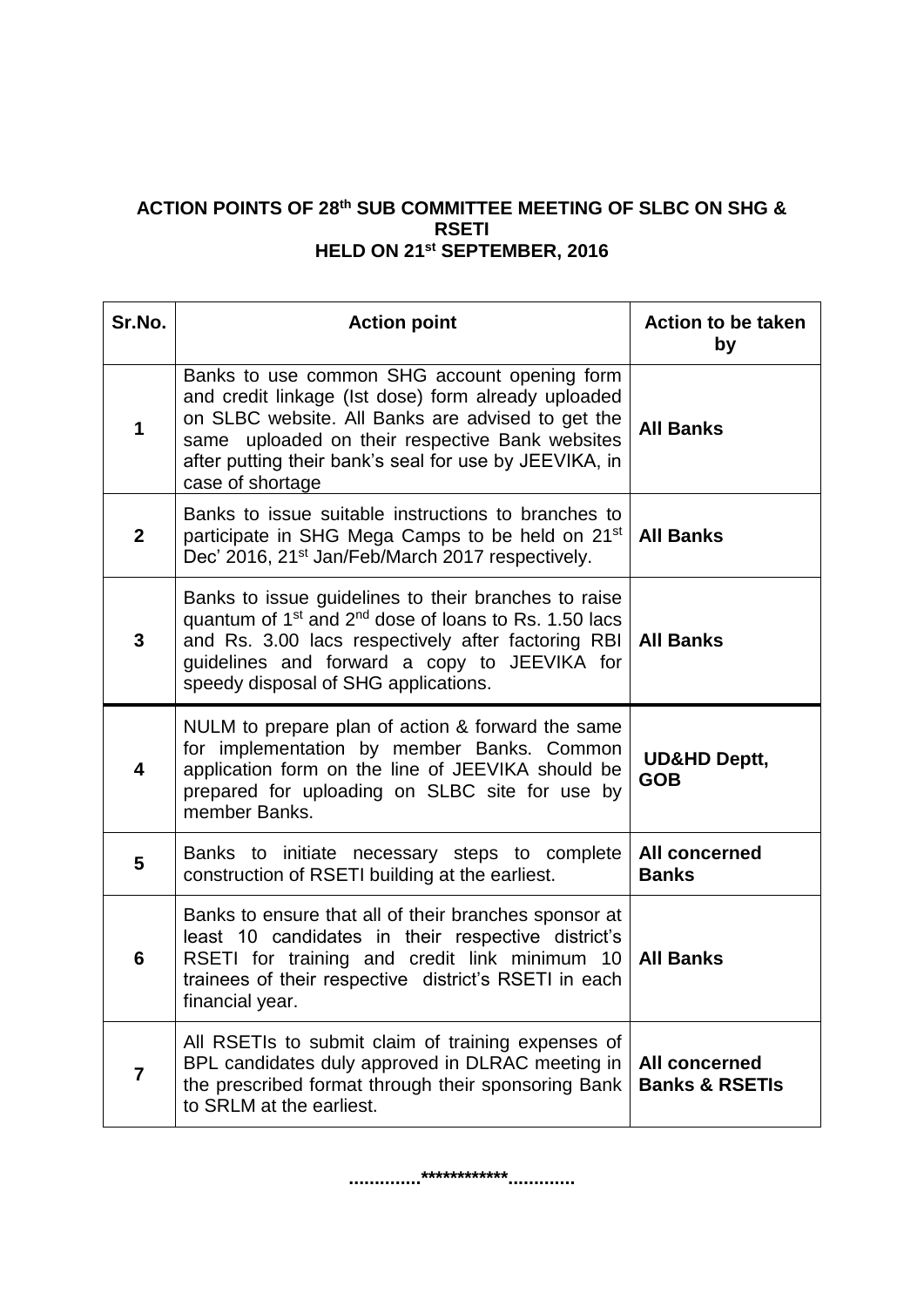# **LIST OF PARTICIPANTS FOR 28TH SUB-COMMITTEE MEETING OF SLBC ON BRANCH OPENING & IT ENABLED FINANCIAL INCLUSION & SHG-RSETIs ON 21.09.2016**

#### **Annexure-I**

| SI.<br><b>No</b> | <b>Name of the Participant</b> | <b>Designation/Name of the Office</b>                |  |
|------------------|--------------------------------|------------------------------------------------------|--|
| Govt. Of Bihar:- |                                |                                                      |  |
|                  | Shri Balamurugan D.            | Chief Executive officer (IAS), Jeevika               |  |
|                  | Ms. Rupam                      | DC, Finance Deptt., Govt. Of Bihar                   |  |
| Banks:-          |                                |                                                      |  |
|                  | Shri V.S. Negi                 | General Manager, State Bank of India                 |  |
|                  | Shri Amitabh Pandey            | Dy. General Manager (Agri), State Bank of India      |  |
|                  | Shri N.K. Verma                | Asstt. General Manager, Reserve Bank of India        |  |
|                  | Shri Sunil Kumar Jha           | Asstt. General Manager, NABARD                       |  |
|                  | Shri Rajiv Kumar Das           | Asstt. General Manager, SLBC, SBI, LHO, Patna        |  |
|                  | Shri Harshabardhan Lenka       | Asstt. General Manager, Central Bank of India        |  |
|                  | Shri P.K. Rastogi              | Asstt. General Manager, Oriental Bank of<br>Commerce |  |
|                  | Shri Rajiv Sharma              | Asstt. General Manager, Dena Bank                    |  |
|                  | Shri V.K. Yadav                | Divisional Manager, Canara Bank                      |  |
|                  | Shri Harsh Chopra              | General Manager, Madhya Bihar Gramin Bank            |  |
|                  | Shri G. Pradhan                | Chief Manager, Punjab National Bank                  |  |
|                  | Shri Purushottam Kumar Sinha   | Chief Manager, Allahabad Bank                        |  |
|                  | Shri R.S. Sharma               | Chief Manager, Central Bank of India                 |  |
|                  | Shri Anup Kumar Bariar         | Chief Manager, Uttar Bihar Gramin Bank               |  |
|                  | Shri Amit Balajee              | <b>AVP, HDFC Bank</b>                                |  |
|                  | Shri Neeraj Kumar              | AVP, Bandhan Bank                                    |  |
|                  | Shri Rashid Iqbal              | AVP & Circle Nodal Manager, Axis Bank                |  |
|                  | Shri Quamrul Hoda              | Regional Head, Indusind Bank                         |  |
|                  | Shri Pankaj Kumar              | Sr. Manager, Punjab National Bank                    |  |
|                  | Shri Purnendu Kumar Triyar     | Sr. Manager, Bank of Baroda                          |  |
|                  | Shri Manish Kumar              | Sr. Manager, Indian overseas Bank                    |  |
|                  | Shri Ajey Kumar Jha            | Sr. Manager, Union Bank of India                     |  |
|                  | Shri Kunj Bihari Singh         | Sr. Manager, Bank of India                           |  |
|                  | Shri Kumar Ranjan              | Sr. Manager, Oriental Bank of Commerce               |  |
|                  | Shri Ramesh Kumar Singh        | Sr. Manager (Agri), Vijaya Bank                      |  |
|                  | Shri Sapan Kumar Choudhary     | Manager, Union Bank of India                         |  |
|                  | Shri Jainendra Kumar           | Manager, Dena Bank                                   |  |
|                  | Shri Sukesh Ranjan             | Manager, IDBI                                        |  |
|                  | Shri Uma Prasad                | Manager, ICICI Bank                                  |  |
|                  | Ms. Dulari Hansda              | Manager (RD), Andhra Bank                            |  |
|                  | Ms. Anjali Sinha               | Manager, Bharatiya Mahila Bank                       |  |
|                  | Shri Suresh Kumar Jha          | Dy. Manager, Bank of Maharashtra                     |  |
|                  | Shri Abhijeet Gautam           | Dy. Manager, Yes Bank                                |  |
|                  | Ms. Anushree                   | Dy. Manager, Bharatiya Mahila Bank                   |  |
|                  | Shri Shekhar Prasad Singh      | Head (P&D), Bihar Gramin Bank                        |  |